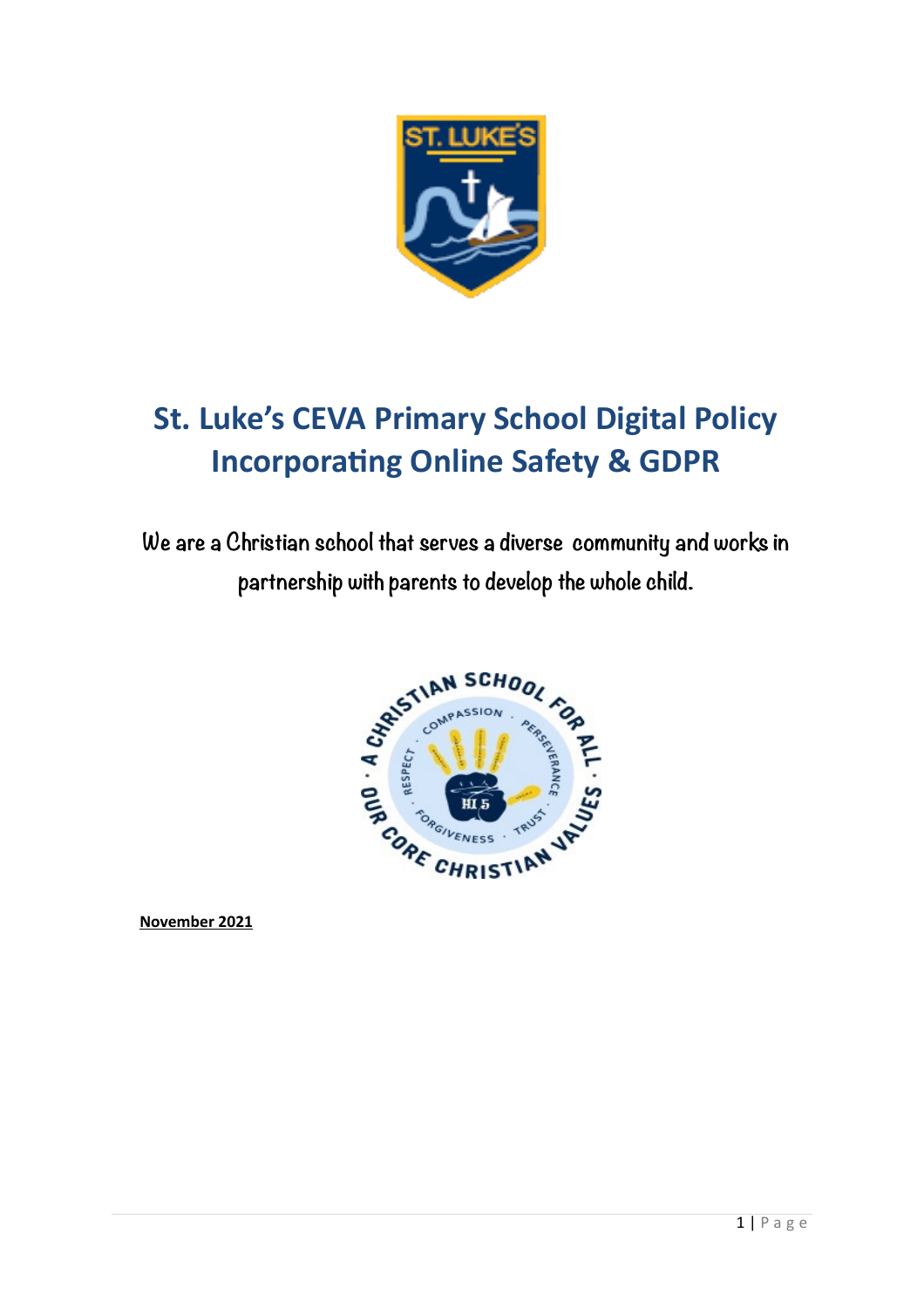A**ims -** Online Safety encompasses Internet technologies and electronic communications such as mobile phones and wireless technology. It highlights the need to educate children and young people about the benefits and risks of using new technology and provides safeguards and awareness for users to enable them to control their online experiences. The school's online safety policy will operate in conjunction with other policies including those for Behaviour, Bullying, Curriculum, Data Protection and Safeguarding. Online Safety depends on responsible ICT use by all staff and pupils. It also requires sound implementation of Online safety policy in both administration and curriculum, including secure school network design and use accompanied by **s**afe and secure broadband from the London Grid for Learning including the effective management of content filtering.

## **Contents**

| <b>Online Safety Audit</b>                                           |  |
|----------------------------------------------------------------------|--|
|                                                                      |  |
|                                                                      |  |
|                                                                      |  |
|                                                                      |  |
|                                                                      |  |
|                                                                      |  |
|                                                                      |  |
|                                                                      |  |
|                                                                      |  |
|                                                                      |  |
|                                                                      |  |
|                                                                      |  |
|                                                                      |  |
|                                                                      |  |
|                                                                      |  |
|                                                                      |  |
|                                                                      |  |
|                                                                      |  |
|                                                                      |  |
|                                                                      |  |
|                                                                      |  |
| Appendix A - Flowchart for responding to internet safety incidents 9 |  |
|                                                                      |  |
|                                                                      |  |
|                                                                      |  |
| Appendix E – Guidance for use of ipads, Chromebooks & Laptops16      |  |
|                                                                      |  |

**Online Safety Audit –Primary Schools**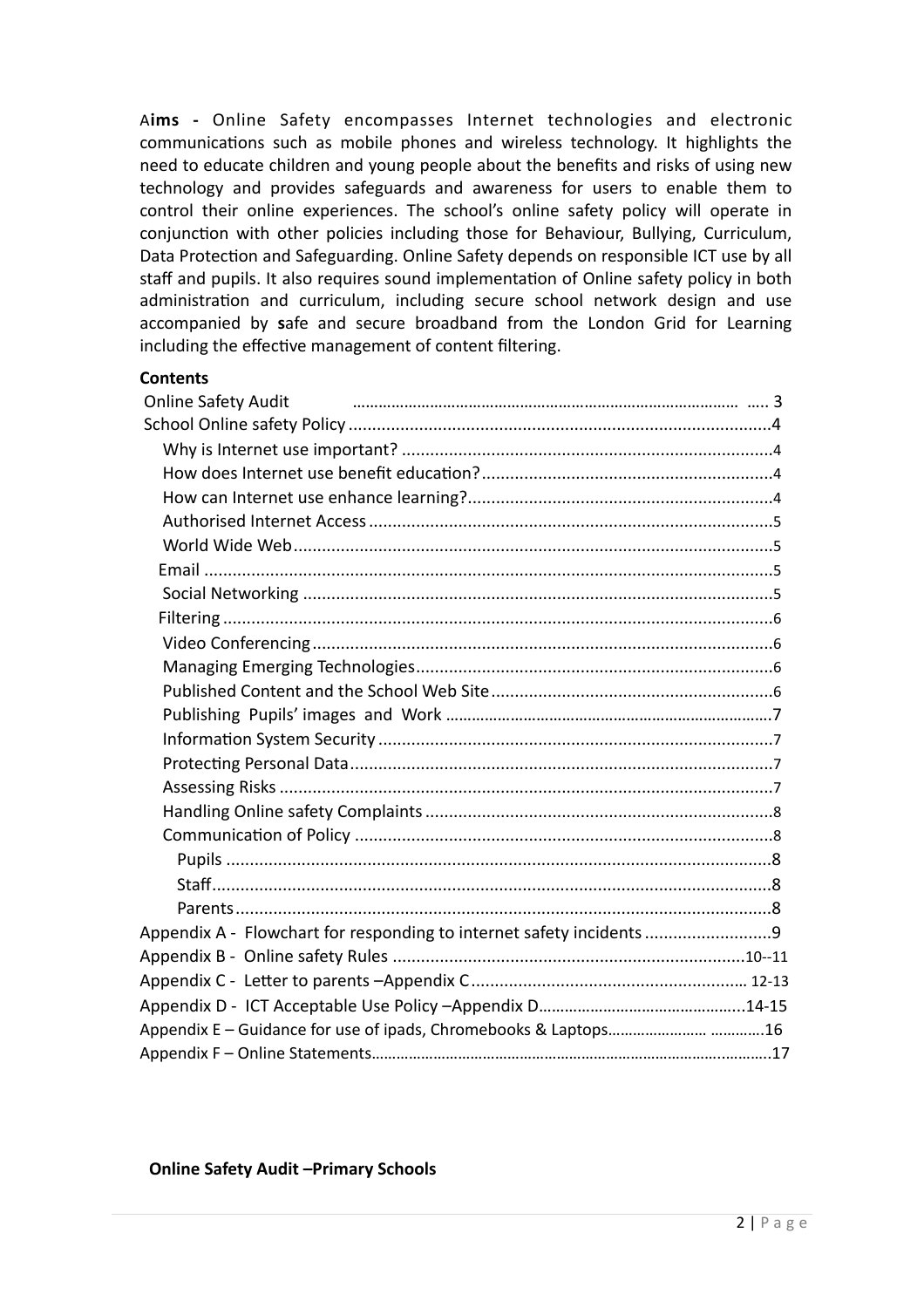| the online safety basics are in place.                                       |                       |
|------------------------------------------------------------------------------|-----------------------|
| Has the school an Online -Safety Policy that complies with CYPD<br>guidance? | <b>Yes</b>            |
| Date of latest update: Nov. 2021                                             |                       |
| The Policy was agreed by governors on:                                       |                       |
| The Policy is available for staff on website and in main office and          |                       |
| And for parents: School Website & in paper form from the office              |                       |
| The Designated Safeguarding Lead (DSL) is: Matt Hipperson HT                 |                       |
| The Online Safety Coordinator is: Matt Hipperson HT                          |                       |
| Has Online safety training been provided for both pupils and<br>staff?       | Se<br>pt.<br>20<br>21 |
| Is the Think U Know training being considered?                               | <b>Yes</b>            |
| Do all staff sign an ICT Code of Conduct on appointment?                     | <b>Yes</b>            |
| Do parents sign and return an agreement that their child will                | Yes                   |
| comply with the School Online Safety Rules?                                  |                       |
| Have school Online Safety Rules been set for pupils?                         | <b>Yes</b>            |
| Are these Rules displayed in all rooms with computers?                       | <b>Yes</b>            |
| Internet access is provided by an approved educational                       |                       |
| Internet service provider and complies with DCSF requirements                | <b>Yes</b>            |
| for safe and secure access.                                                  |                       |
| Has the school filtering policy has been approved by SLT?                    | <b>Yes</b>            |
| Is personal data collected, stored and used according to the                 | <b>Yes</b>            |
| principles of the GDPR UK Act?                                               |                       |

This quick self-audit will help the senior leadership team (SLT) assess whether the online safety basics are in place.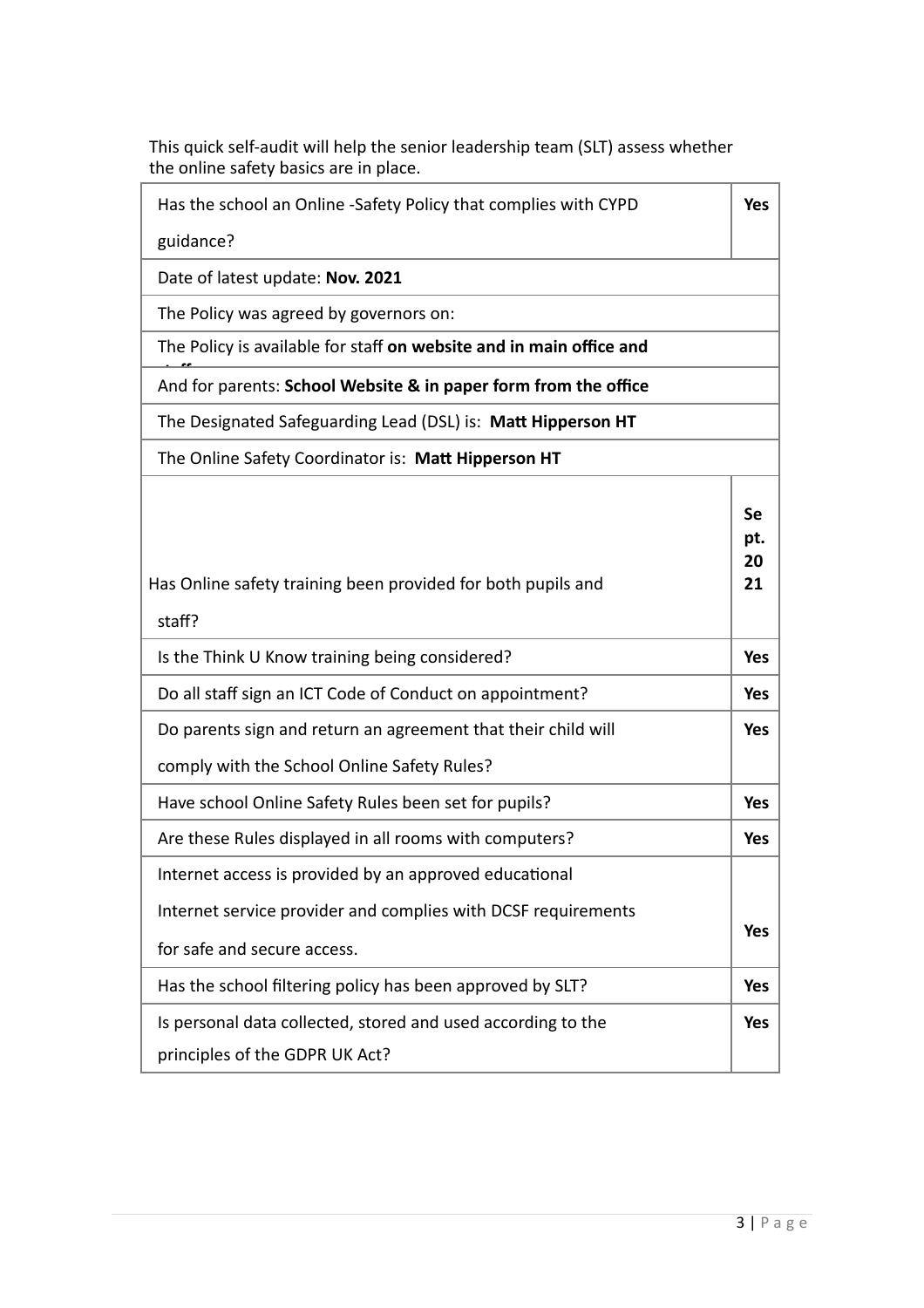## **School Online safety Policy**

The school has appointed an Online safety coordinator, the Designated Child Protection Officer Matt Hipperson. Our Online safety Policy has been written by the school, building on the Sheffield Children and Young Peoples' Government Directorate guidance. It has been agreed by the senior leadership team and approved by governors.

The Online safety Policy will be reviewed annually. This policy will next be reviewed Jan 2023.

## **Why is Internet Use Important?**

The purpose of Internet use in school is to raise educational standards, to promote pupil achievement, to support the professional work of staff and to enhance the school's management information and administration roles.

Internet use is part of the statutory curriculum and a necessary tool for learning. It is an essential element in 21st century life for education, business and social interaction. Access to the Internet is therefore an entitlement for pupils who show a responsible and mature approach to its use. Our school has a duty to provide pupils with quality Internet access. Pupils will use the Internet outside school and will need to learn how to evaluate Internet information and to take care of their own safety and security.

## **How does Internet Use Benefit Education?**

Benefits of using the Internet in education include:

- access to world-wide educational resources including museums and art galleries;
- inclusion in the National Education Network which connects all UK schools;
- educational and cultural exchanges between pupils world-wide;
- access to experts in many fields for pupils and staff;
- professional development for staff through access to national developments, educational materials and effective curriculum practice;
- collaboration across support services and professional associations;
- improved access to technical support including remote management of
- networks and automatic system updates;
- exchange of curriculum and administration data with the Local Authority and DFE access to learning wherever and whenever convenient.

## **How can Internet Use Enhance Learning?**

- The school Internet access will be designed expressly for pupil use and includes filtering appropriate to the age of pupils.
- Pupils will be taught what Internet use is acceptable and what is not and given clear objectives for Internet use.
- Internet access will be planned to enrich and extend learning activities.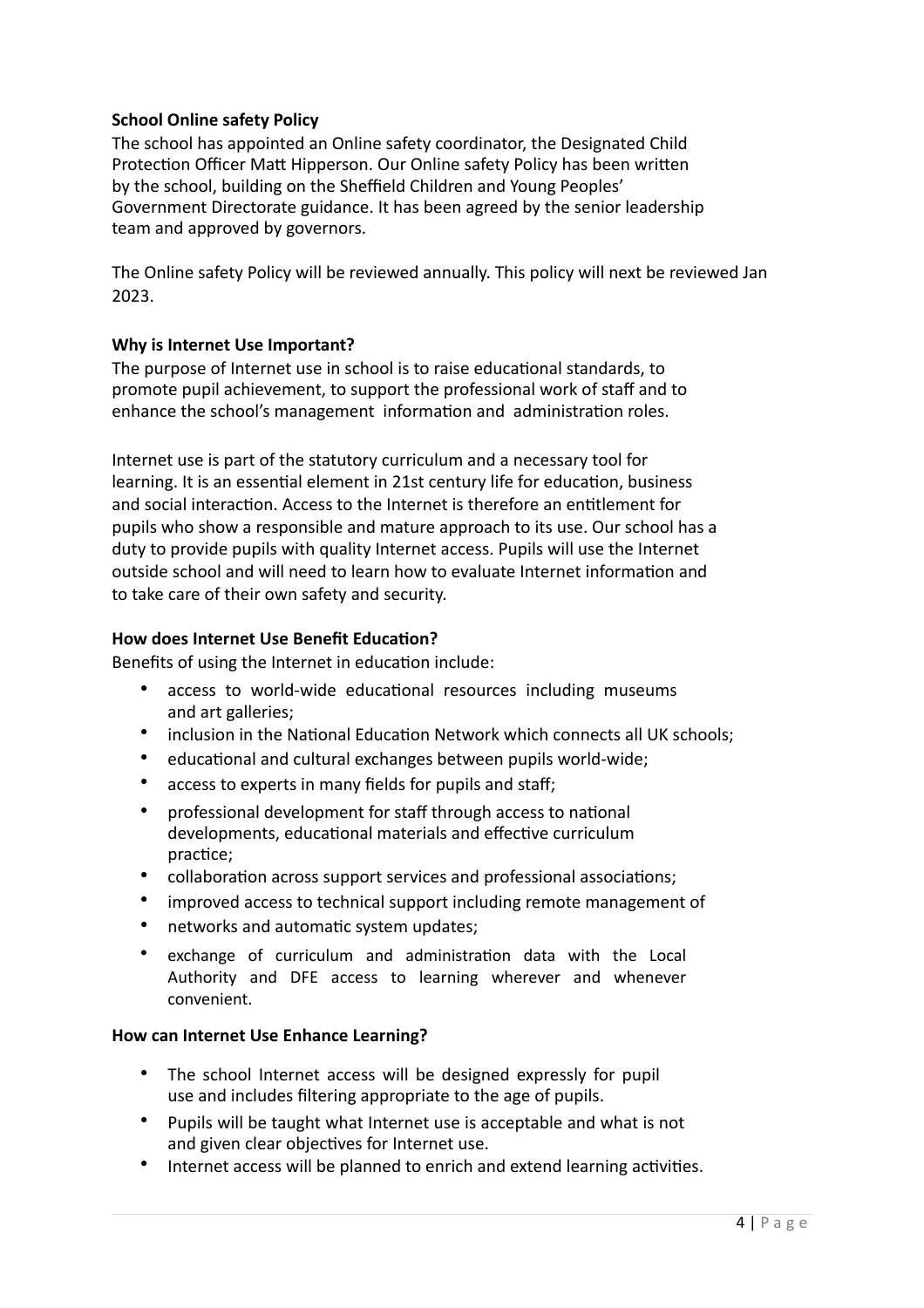- Staff will guide pupils in on-line activities that will support learning outcomes planned for the pupils' age.
- Pupils will be educated in the effective use of the Internet in research, including the skills of knowledge location, retrieval and evaluation.
- Pupils will regularly learn about online safety across the computing curriculum, they will participate in externally led workshops on how to make best and safest use of modern technology.

## **Authorised Internet Access**

- The school will maintain a current record of all staff and pupils who are granted Internet access. All staff must read and sign the 'Acceptable ICT Use' document to cover using any school ICT resource.
- Parents will be informed that pupils will be provided with supervised internet access.
- Parents will be asked to sign and return a consent form for pupil access.

## **World Wide Web**

- If staff or pupils discover unsuitable sites, the URL (address), time, content must be reported to the LGFL helpdesk via the DSL.
- School will ensure that the use of Internet derived materials by pupils and staff complies with copyright law.
- Pupils will be taught to be critically aware of the materials they are shown and how to validate information before accepting its accuracy.

## **Email**

- Staff may only use approved e-mail accounts on the school system.
- Staff must immediately tell a teacher if they receive offensive e-mail.
- Staff must not reveal personal details of themselves or others in email communication, or arrange to meet anyone without specific permission.
- Whole class or group e-mail addresses should be used in school
- Access in school to external personal e-mail accounts may be blocked.
- E-mail sent to external organisations should be written carefully and authorised before sending, in the same way as a letter written on school headed paper.
- The forwarding of chain letters is not permitted.

## **Social Networking**

- School does block/filter access to social networking sites through LGFL and newsgroups unless a specific use is approved.
- Pupils will be advised never to give out personal details of any kind which may identify them or their location
- Pupils will be advised not to place personal photos linked to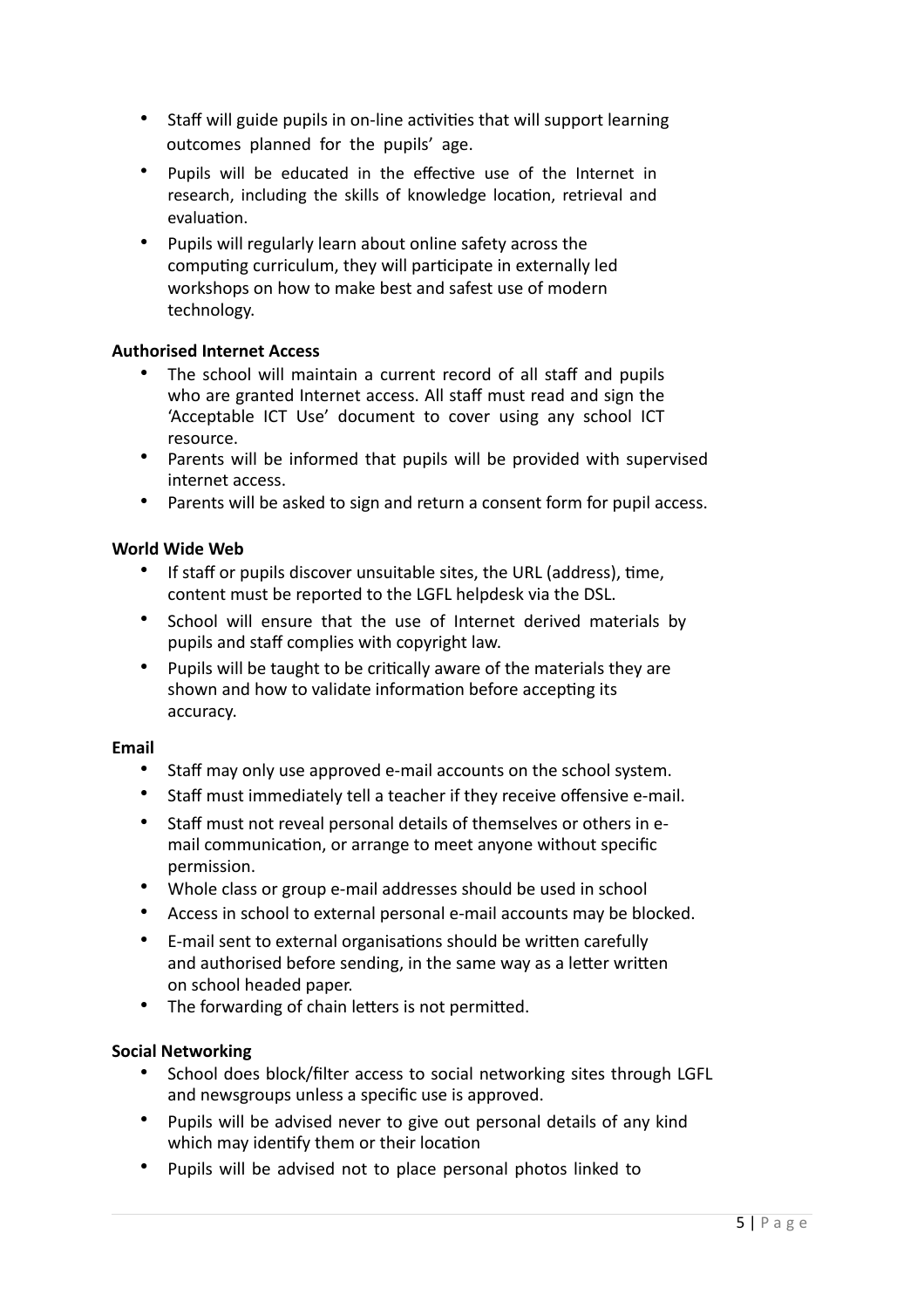their name on any social network space.

• Pupils will be advised on security and encouraged to set passwords, deny access to unknown individuals and instructed how to block unwanted communications. Pupils should be encouraged to invite known friends only and deny access to others.

## **Filtering**

The school will work in partnership with the Local Authority, LGFL and the internet provider to ensure filtering systems are as effective as possible.

## **Video Conferencing**

- Video conferencing through Google Meets, Zoom or Teams should use the educational broadband network to ensure quality of service and security rather than the Internet.
- Pupils should only use video conferencing under the supervision of the class teacher.

## **Mobile Technology**

- **Staff should not use personal mobile phones/digital cameras to take pictures or videos of children, this can be done only on school owned iPads or cameras. Staff use of mobile phones on the premises is governed by statement in the staff handbook. Mobile phones are not permitted for use anywhere in school, around or in the view of the children – except by person in charge. This applies to all members of staff and other visitors to the school except the HT and anyone deputising in his absence. Mobile phones may only be used in office areas, staffroom etc. The only exception to this is staff taking a mobile phone with them on a school trip/visit outside of school, for use in emergencies & only if school phone isn't working.**
- **Children who bring mobile phones to school are required to hand them in to their classroom staff every morning and devices are collected at home time.**

## **The Prevent Duty and Online safety**

All schools have a duty to ensure that children are safe from terrorist and extremist material when accessing the internet in schools. We have an important role to play in equipping children to stay safe on line. Internet safety is integral to our computing curriculum. Our staff are aware of the risks posed by online activity of extremists and have a duty to take action if they believe the well being of any pupil is being compromised.

## **Published Content and the School Web Site**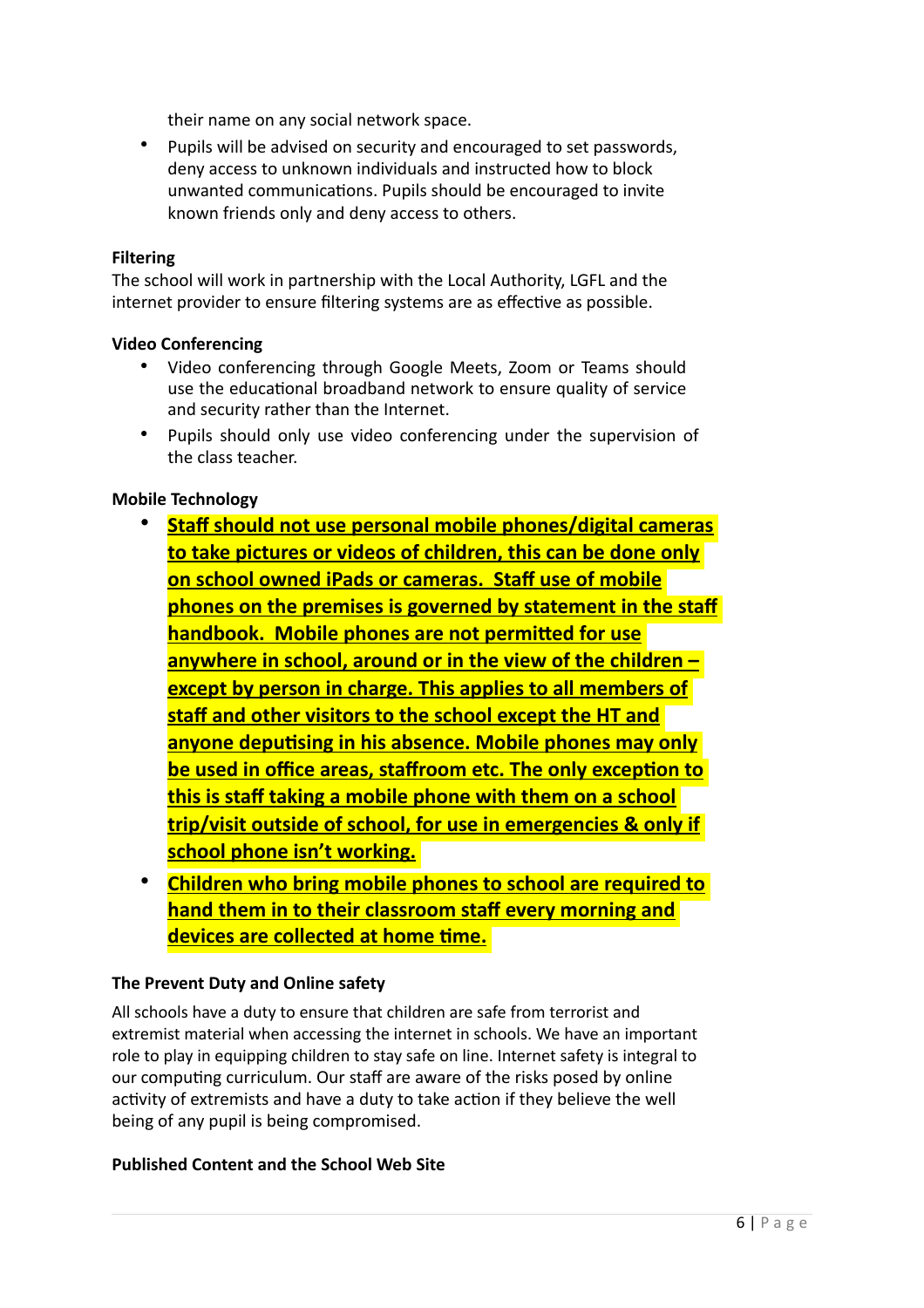- The contact details on the Web site should be the school address, email and telephone number. Staff or pupils personal information will not be published.
- The headteacher or nominee will take overall editorial responsibility and ensure that content is accurate and appropriate.
- Any photos taken by school staff should be stored in a shared area and not in a personal account.

## **Publishing Pupils' Images and Work**

- Photographs that include pupils will be selected carefully and will not enable individual pupils to be clearly identified.
- Pupils' full names will not be used anywhere particularly in association with photographs.
- Written permission from parents or carers will be obtained before photographs of pupils are published on the school Web site. This is to be done on admission and periodically updated.
- Work can only be published with the permission of the pupil and parents.

## **Information System Security**

- School ICT systems capacity and security will be reviewed regularly.
- Virus protection will be installed and updated regularly.
- Security strategies will be discussed with the Local Authority.

## **Protecting Personal Data**

Personal data will be recorded, processed, transferred and made available according to the UK GDPR incorporating the Data Protection Act 2018.

## **Assessing Risks**

- The school will take all reasonable precautions to prevent access to inappropriate material. However, due to the international scale and linked Internet content, it is not possible to guarantee that unsuitable material will never appear on a school computer. Neither the school nor London Borough of Newham can accept liability for the material accessed, or any consequences of Internet access.
- LGFL filter internet access and keep records of what is accessed as well as managing broadband in liason with Virgin Media. The majority of inappropriate sites have a blanket ban with some sites e.g. You Tube only accessible from staff log-ins.
- It is responsibility of the teacher to view any You Tube sites before the lesson so no inappropriate results may come up.
- The school should audit ICT use to establish if the Online safety policy is adequate and that the implementation of the Online safety policy is appropriate.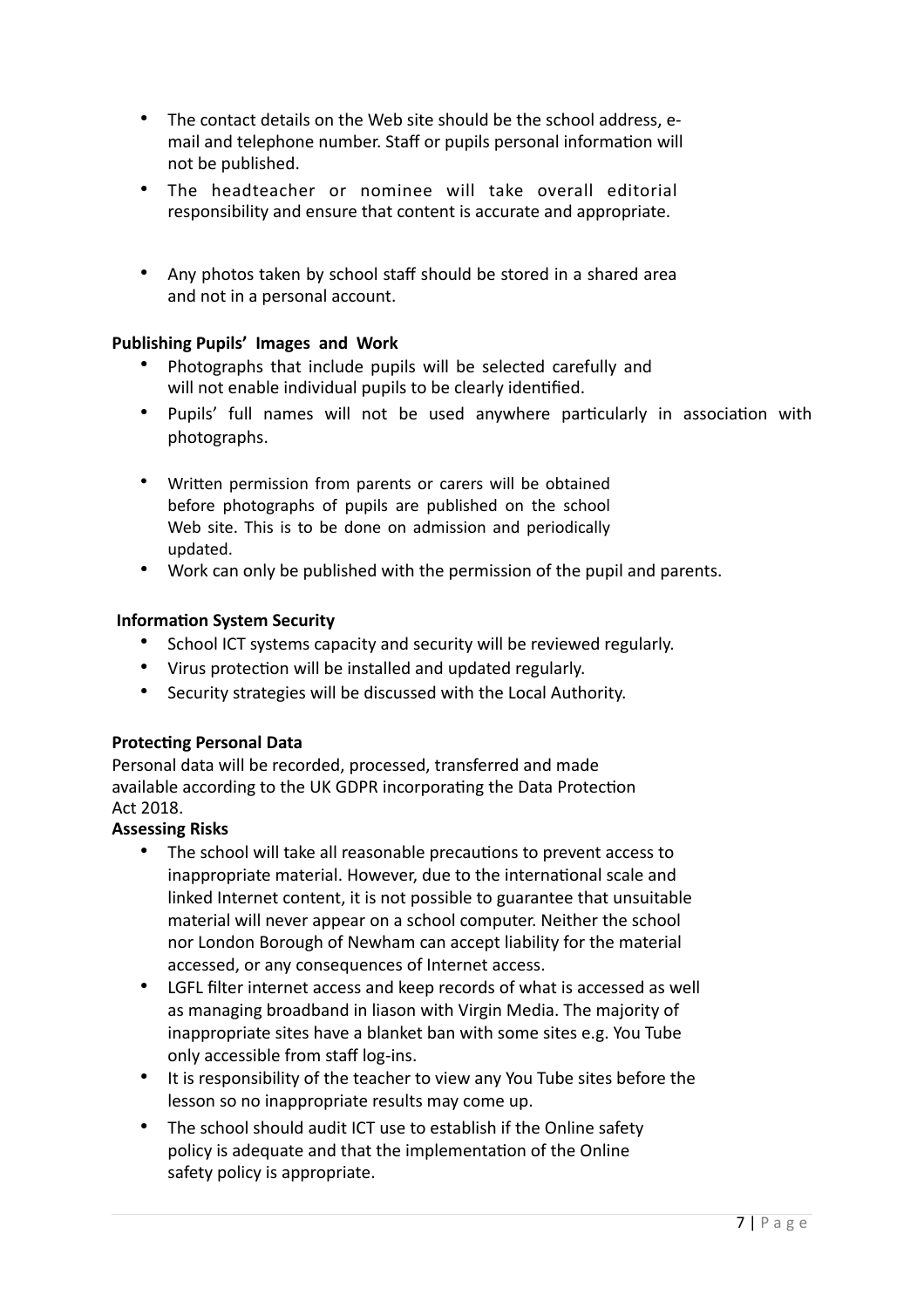## **Handling Online safety Complaints**

- Complaints of Internet misuse will be dealt with by a senior member of staff.
- Any complaint about staff misuse must be referred to the Headteacher.
- Complaints of a child protection nature must be dealt with in accordance with school child protection procedures.
- Pupils and parents will be informed of the complaints procedure.
- Discussions will be held with the Police Youth Crime Reduction Officer to establish procedures for handling potentially illegal issues.

#### **Communication of Policy**

## **Pupils**

- Rules for Internet access will be posted in all networked rooms.
- Pupils will be informed that Internet use will be monitored.

## **Staf**

- All staff will be given the School Online safety Policy and its importance explained.
- All staff will be trained in Safeguarding procedures, including elements of Online safety and The Prevent Duty.
- Staff should be aware that Internet traffic can be monitored and traced to the individual user. Discretion and professional conduct is essential.

## **Parents**

Parents' attention will be drawn to this and other relevant policies via the text system, website and newsletters. **The school will also organise Online safety workshops to support parents' how to best safeguard their children against potential online dangers.** 

*Updated October 2020 To be updated Jan. 2022 @ PSP committee*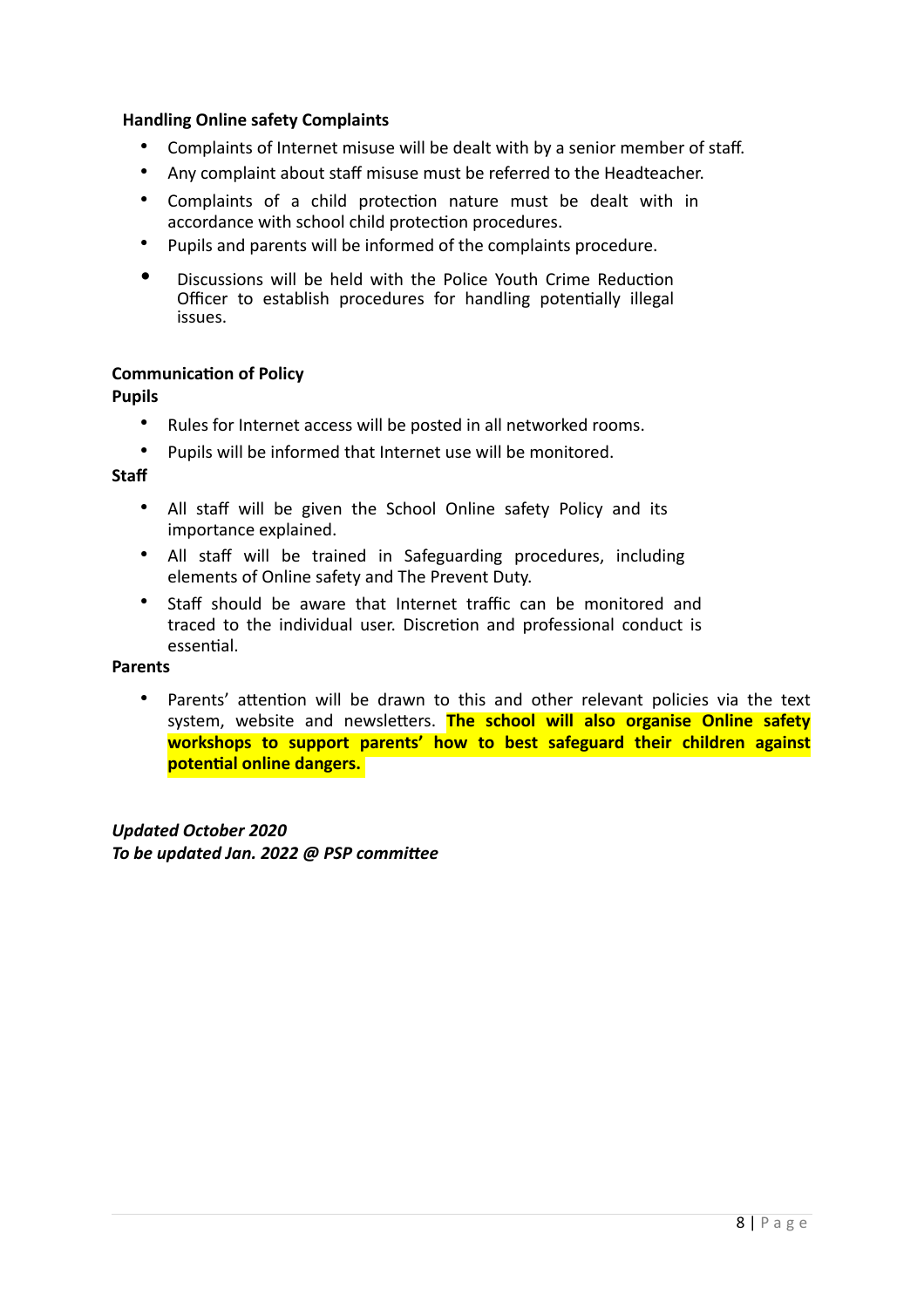

## **Online safety** Incident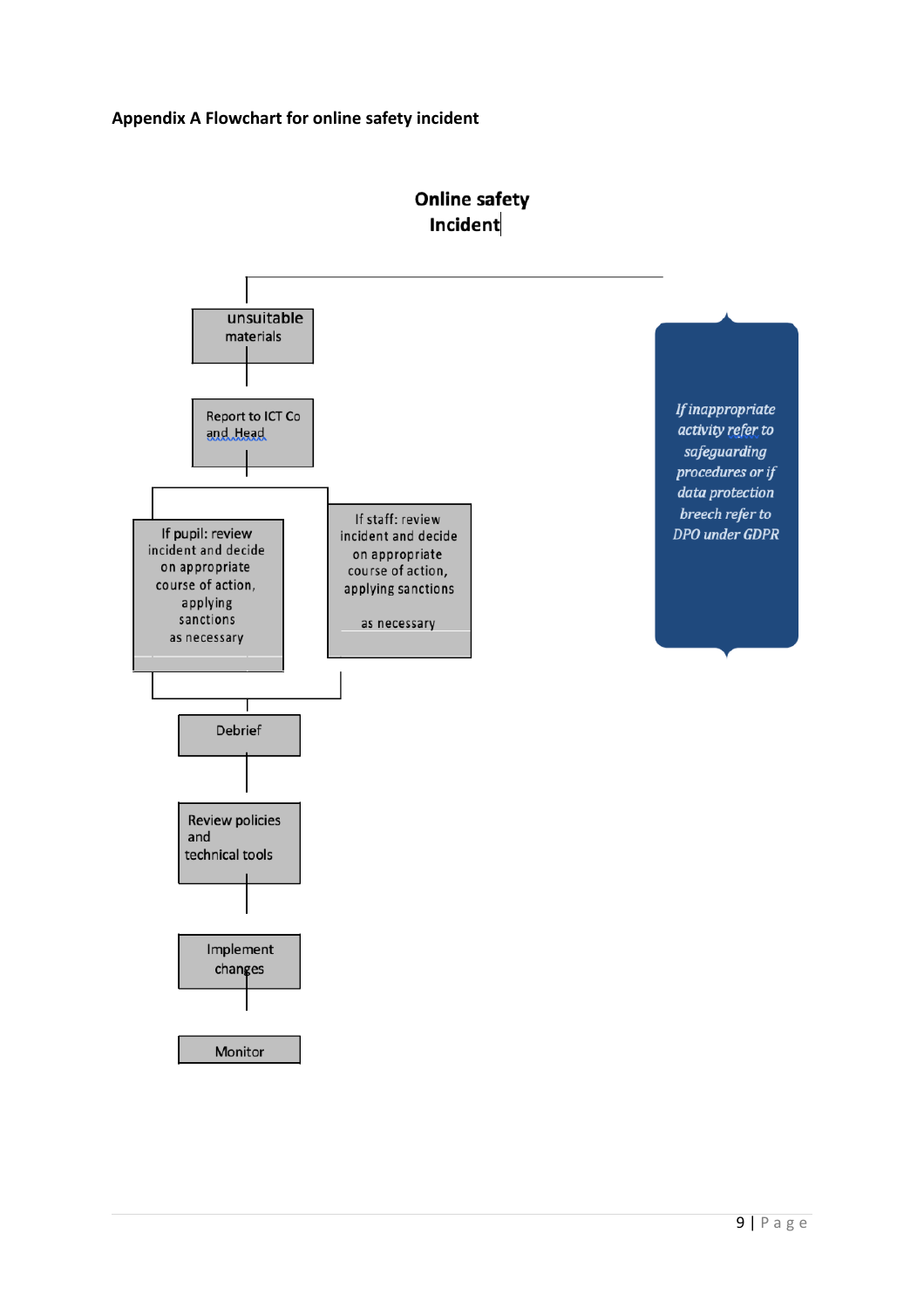## **KS1 ONLINE SAFETY RULES**

# **THINK THEN CLICK** J

 **These rules help us to stay safe on the Internet**

- We only use the internet when an adult is with us.
- We can click on the buttons or links when we know what they do.
- We can search the Internet with an adult.
- We always ask if we get lost on the Internet.
- We can send and open emails together.
- We can write polite and friendly emails to people that we know.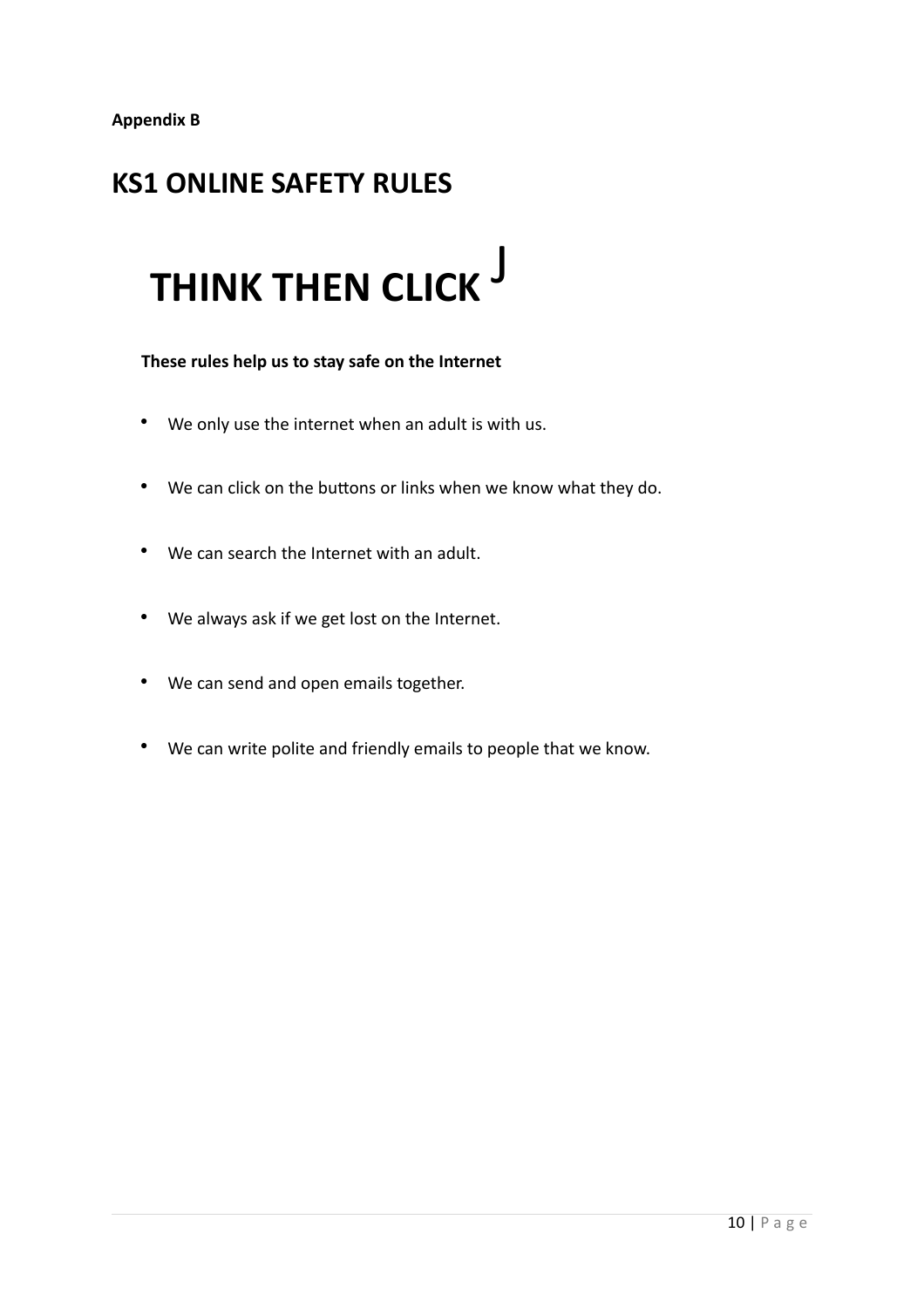# **THINK THEN CLICK?**

## **These rules help us to stay safe on the Internet**

- We ask permission before using the internet.
- We only use websites that an adult has chosen.
- We tell an adult if we see anything we are uncomfortable with.
- We immediately close any webpage we are not sure about.
- We only email people an adult has approved.
- We send emails that are polite and friendly.
- We never give out personal information or passwords.
- We never arrange to meet anyone
- We do not open e-mails sent by anyone we
- We do not use internet chat rooms.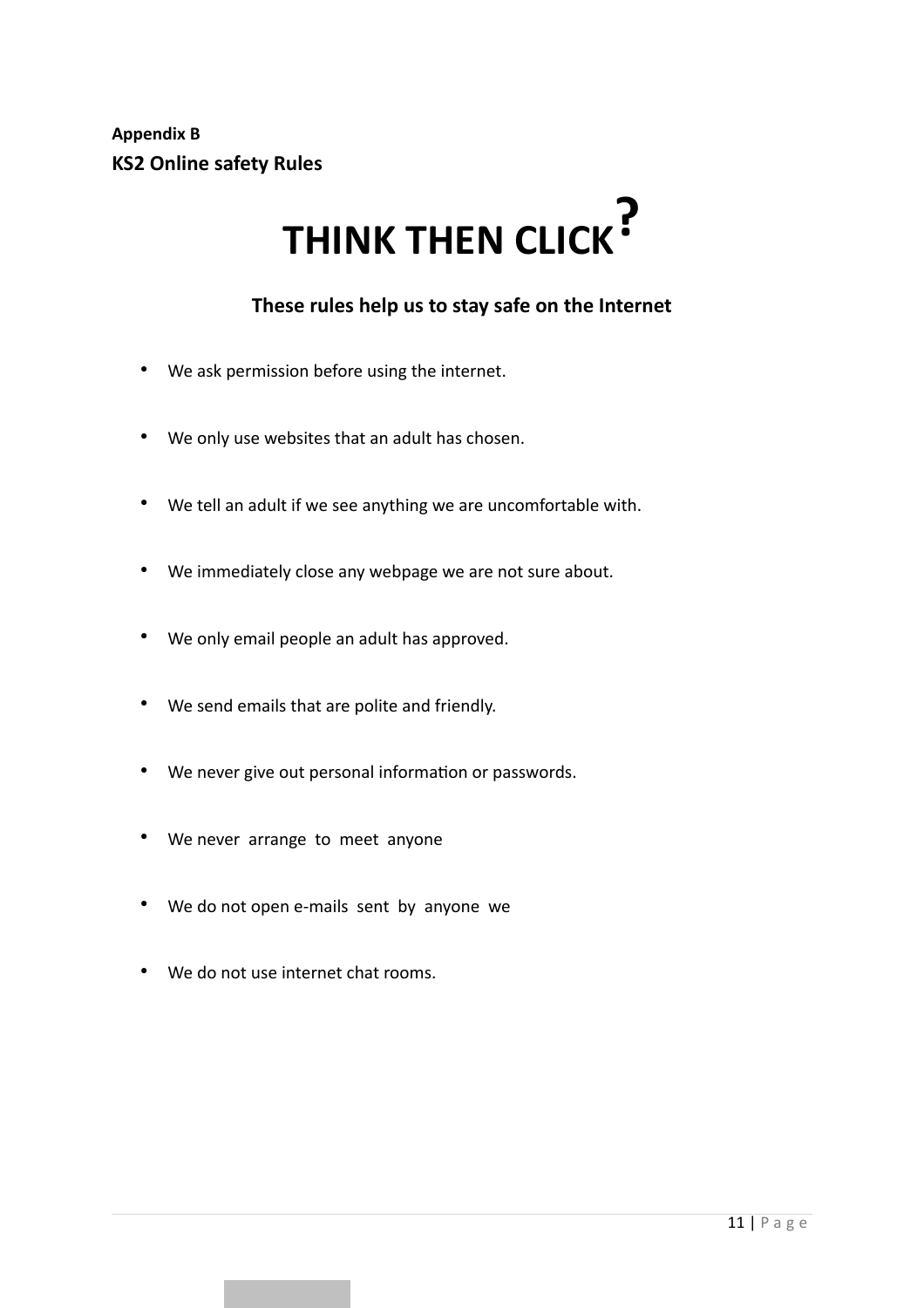

## **St. Luke's Acceptable use policy**

Review date: Jan 2022

This policy outlines what are acceptable and unacceptable uses of ICT facilities within St. Luke's. It is relevant to pupils, staff,

 governors and visitors. Whilst we aim to support the full use of the vast educational potential of new technologies

we also have a responsibility to provide safeguards against risk, unacceptable material and activities.

These guidelines are designed to protect pupils, staff and visitors from e-safety incidents and promote a safe elearning

environment for pupils.

At St. Luke's we believe that pupils should be trusted to use digital technologies in a principled and productive way. The general spirit

 of this policy is about giving everyone the opportunity to make productive decisions in the ways they decide to use digital technologies;

 we should all be fully engaged in the on-going debate about what responsible digital citizenship means and how we can nurture it

within our school.

#### **Examples of acceptable use are:**

- Using web browsers to obtain information from the Internet
- Accessing databases for information as needed.
- Using e-mail for contacts.
- Using the school's network to promote the exchange of information to further education and research and is consistent

with the mission of the school.

- Using the school's network to access outside resources that conform to this "Acceptable Use Policy".
- Using the network and Internet in a manner which respects the rights and property of others.
- Keeping all accounts and passwords confidential and inaccessible to others.
- Showing responsibility by making backup copies of material critical to you.
- Showing responsibility by taking precautions to prevent viruses on the school's equipment.
- Upon receipt of an attachment checking to making sure it is from a known source.
- Backing out of an accidentally encountered site that contains materials that violate the rules of acceptable use, and notifying
	- a teacher or supervising adult of the occurrence immediately.
- Logging out or locking computers when they are left unattended
- Recognise that electronic communications sent through or stored on the school's network will be treated as school related and

 may be monitored or examined by the Headteacher or her/his authorised delegates for operational, maintenance,

- compliance, auditing, security and/or investigative purposes
- Reporting any damage to or loss of computer hardware immediately
- Saving documents onto appropriate storage areas of the school network or other appropriate storage systems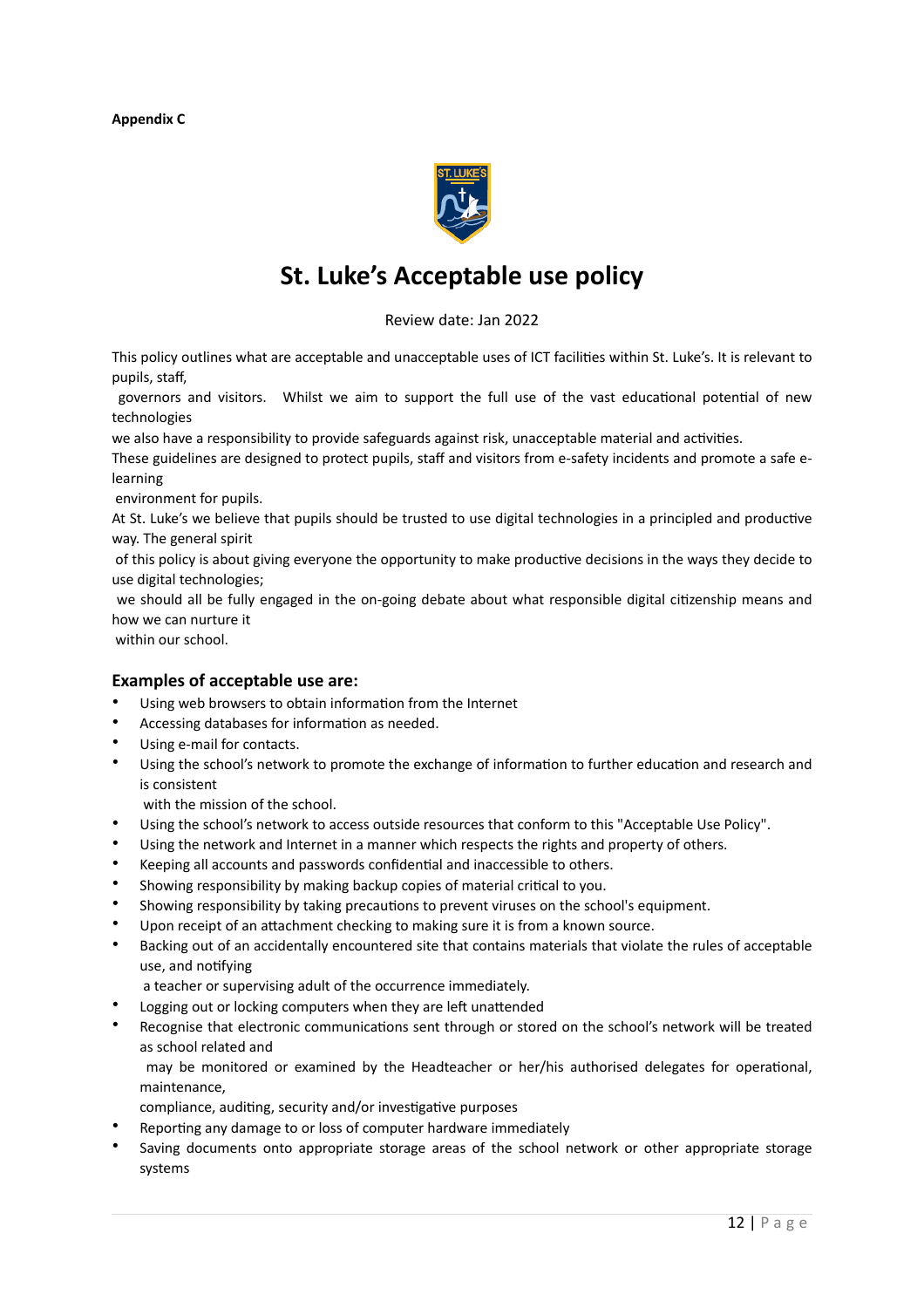- Reporting any inappropriate behaviour and online bullying to the E-safety Coordinator
- Take reasonable care that there is no damage or loss of any equipment on loan from school

## **Examples of unacceptable use are:**

•

- Use of the Internet for purposes that are illegal, unethical, harmful to the school, or non-productive.
- Sending or forwarding chain e-mail, i.e., messages containing instructions to forward the message to others.
- Recording, filming or take photographs on school premises without permission and with consent of the parent or carer.
- Broadcasting e-mail, i.e., sending the same message to more than 10 recipients or more than one distribution list.
- Relocating school information and communication equipment without prior permission
- Conducting a personal business using school resources.
- Transmitting any content that is offensive, harassing, or fraudulent.
- Using inappropriate language: do not swear, use vulgarities or sexual innuendos.
- The sending of material likely to be offensive or objectionable to recipients.
- Using programs that harass school users or infiltrate a computing system and/or damage the software components is prohibited.
- Changing original software setting/configuration of school owned computers
- Doing harm to other people or their work.
- Do not install software on school computers unless authorised by the ICT Team.
- Doing damage to the computer or the network in any way.
- Interfering with the operation of the network by installing illegal software, shareware, or freeware.
- Plagiarisation and violation of copyright laws.
- Conversation in email using all upper case letters. This is considered shouting.
- Sharing your passwords with another person. Doing so could compromise the security of your files.
- Wasting limited resources such as disk space or printing capacity.
- Trespassing in another's folders, work, or files.
- Removing software CDs from their rightful location
- Giving out personal information such as your home address or telephone number. Use the school's address instead,

but not the school's phone number.

- Downloading material from the Internet without specific authorisation from the ICT manager.
- Viewing, sending, or displaying offensive messages or pictures.
- Accessing sites that contain pornography; that spread hatred; that promote discrimination; that give instruction for acts

of terrorism, harassment, murder, suicide, or other illegal activity.

## **I understand these guidelines and agree to follow them.**

| <b>Full Name</b> |  |
|------------------|--|
| Signature        |  |
| Date             |  |

#### **Delete as appropriate**

| Staff | .<br>upii | overnor | Visitor |
|-------|-----------|---------|---------|
|-------|-----------|---------|---------|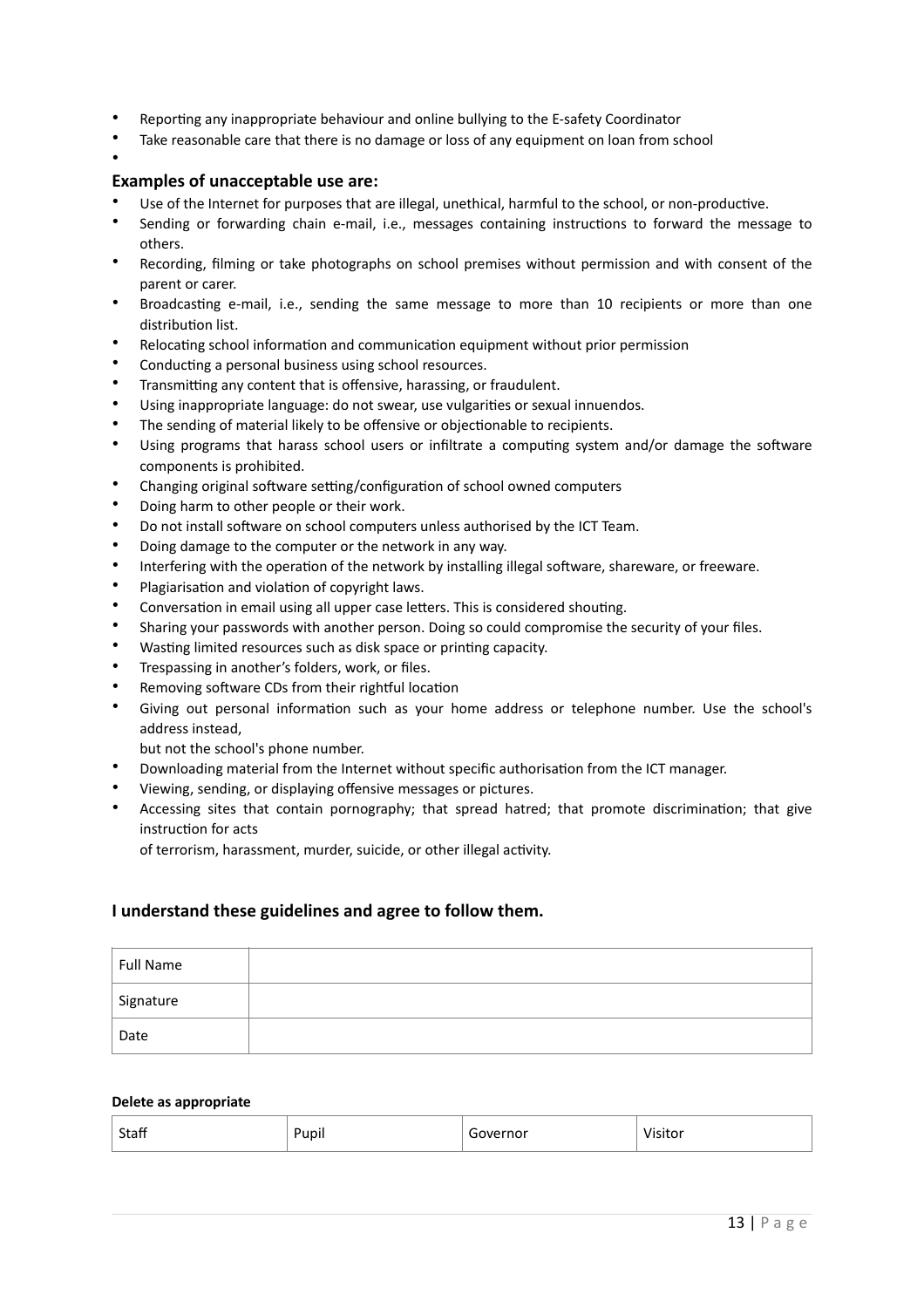## **Appendix D**



## **St. Luke's Primary School**

## **ICT HOME USE CONSENT FORM**

The purpose of this Consent form is to obtain permission and agreement from the Head Teacher to take school or school related ICT equipment for home use. Please note that this privilege may be revoked by the school at any time.

## **ICT EQUIPMENT FOR HOME USE**

- Staff should charge iPad/Chromebook at home and bring them to school charged.
- Staff are allowed to connect their iPad/Chromebook to other WiFi networks but the school cannot provide any technical support in doing this. Connection to the internet should not be by wireless router unless the wireless connection signal is fully encrypted and password protected.
- Staff are responsible for providing any content filtering or restrictions on their own networks.
- The iPad/Chromebook is not to be loaned to anyone.

## **DAMAGE**

- Occasionally, unexpected problems do occur with the iPad/Chromebook that is not the fault of the user (computer crashes, software errors, etc.). The school ICT team will assist staff with having these repaired. These issues will be remedied at no cost.
- Accidental Damage vs. Negligence. Accidents do happen. There is a difference, however, between an accident and negligence. The iPad/Chromebook warranty will cover normal wear and tear along with any defects that may arise during normal use of the device. Please note accidental damage to the screens on iPad/Chromebook is not covered by the warranty.
- After investigation by the school ICT team, if the iPad/Chromebook is deemed to be intentionally or negligently damaged by the member of staff, the member of staff may be subject to discipline and the cost of repair or replacement.

## **LOST AND STOLEN EQUIPMENT**

- If any equipment is lost, the member of staff must report it to the Head Teacher (Matt Hipperson) or Office Manager (Shera Simpson) immediately.
- The circumstances of each situation involving lost equipment will be investigated individually.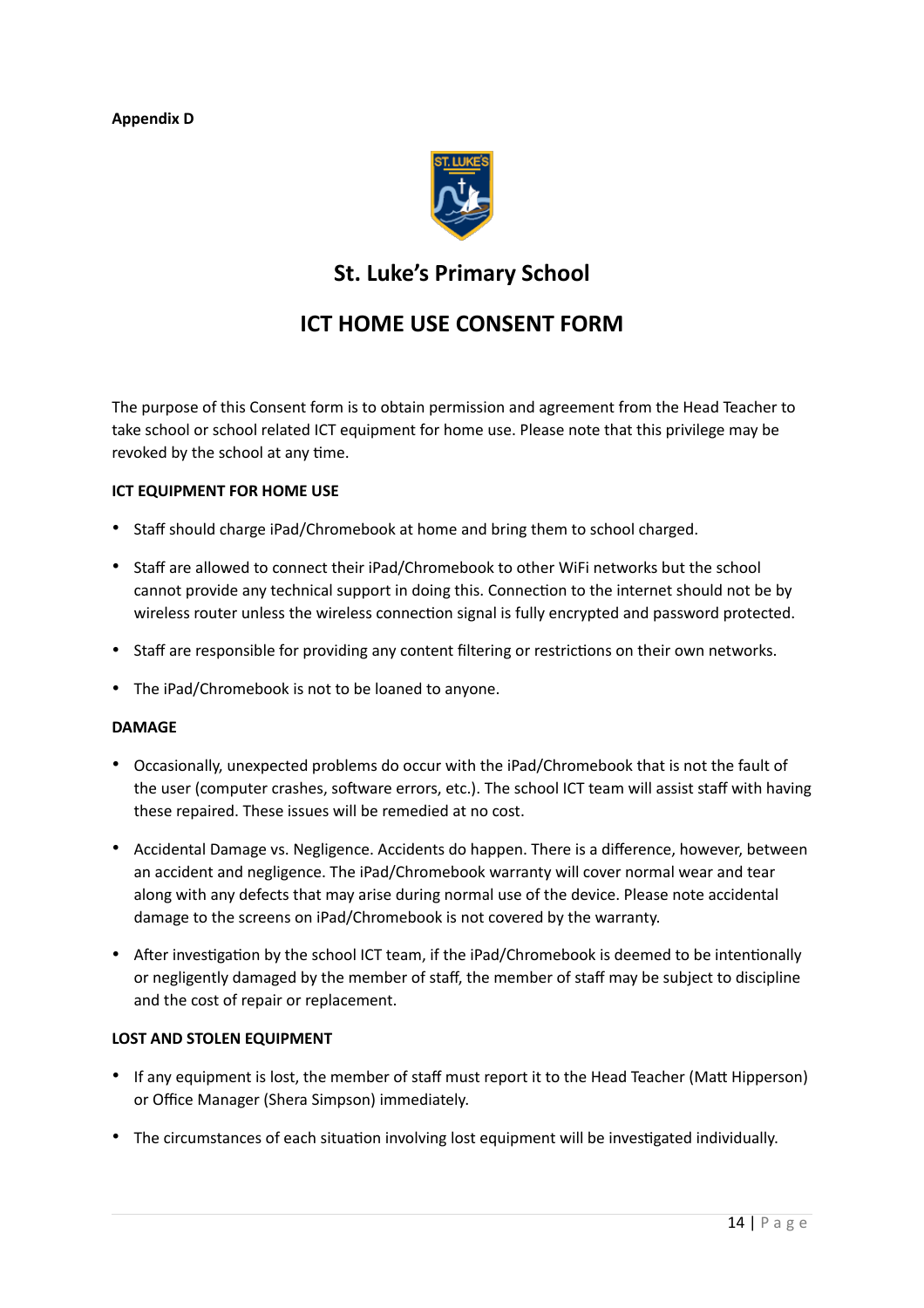• If any equipment is reported as stolen, a police report must be filed and a copy of the report must be provided to the school by the member of staff. If there is not clear evidence of theft, or the equipment has been lost due to staff negligence, the member of staff will be responsible for the full cost of replacing the item(s). This includes iPad/Chromebook and accessories.

## **FINANCIAL RESPONSIBILITY**

• Outside of school hours, the iPad/Chromebook is not covered by the school's insurance policy. Any loss or damage will be the responsibility of the member of staff. The actual cost of replacement will be determined by Manufacturer but will not exceed the retail value of like-forlike replacement.

## **DECLARATION**

I confirm that, as an authorised user of ST Luke's Primary Schools ICT facilities, I have read, understood and accepted all conditions in the ST Luke's ICT Home Use Consent Form.

| <b>Full Name</b> |  |
|------------------|--|
| Signature        |  |
| Date             |  |

**iPad/Chromebook Name:**\_\_\_\_\_\_\_\_\_\_\_\_\_\_\_\_\_\_\_\_\_\_\_\_\_\_\_\_\_\_\_\_\_

**Serial Number:** \_\_\_\_\_\_\_\_\_\_\_\_\_\_\_\_\_\_\_\_\_\_\_\_\_\_\_\_\_\_\_\_\_

**Head Teacher Signature:** …………………………………………………….. **Date**:……/……../………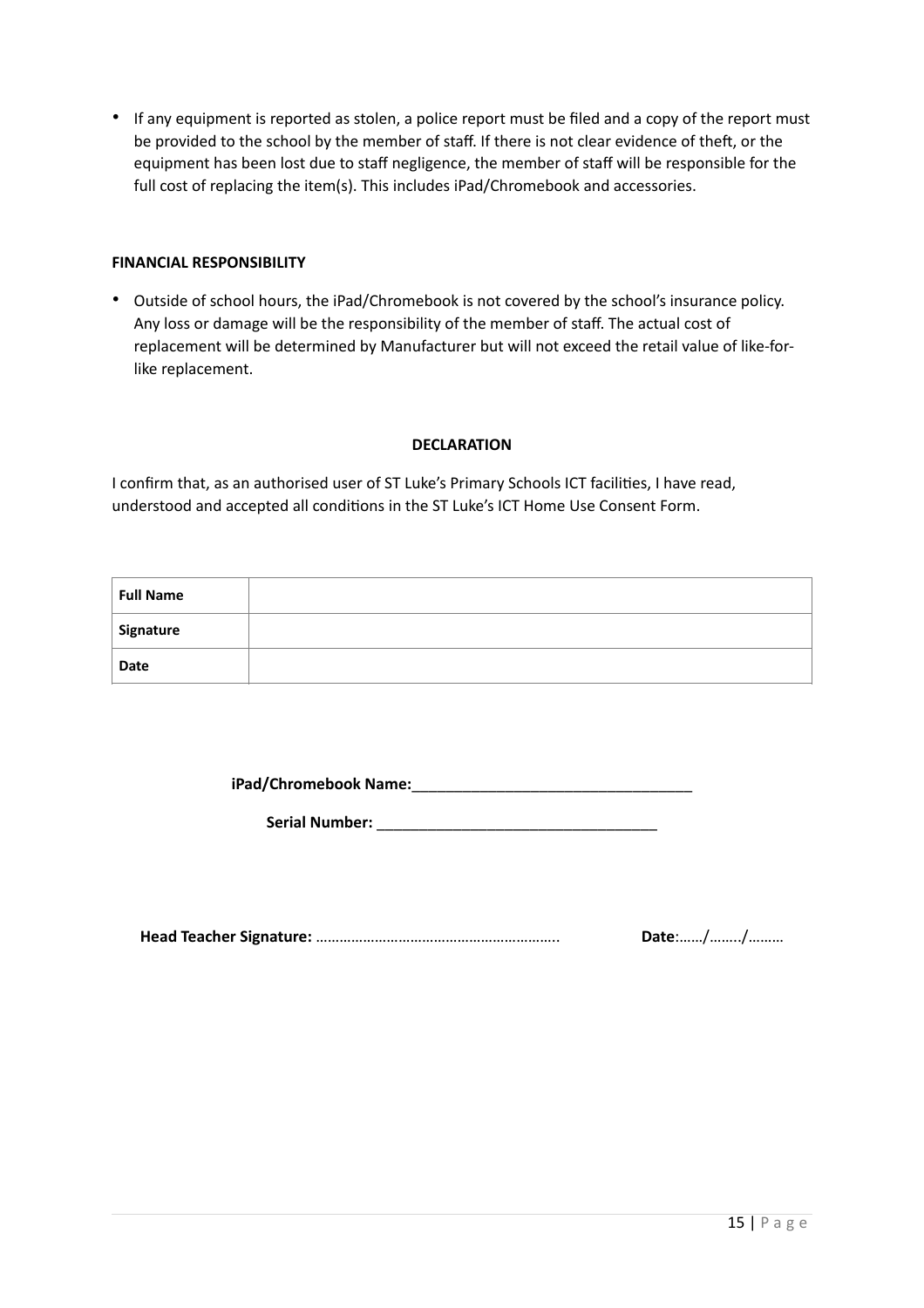

## **St. Luke's Guidance for the use of iPads, Chromebooks & laptops 2021 - 23**

• iPads, Chromebooks & laptops are only for planned curricular work and are under **no circumstances** to be used at any other time in the

day or for any leisure activities unless directed by teacher

- Children are to be monitored regularly every 5 mins when working on searches using these devices by the member of staff circulating the room
- The teacher is to explain to class that they will be checking the history tab and if the tab is cleared then the device will go to Mr Smythe to be checked
- Children are to understand that if they see/find any inappropriate images they must show the staff immediately and not show it to other children
- iPads, Chromebooks & laptops are to be stored and locked away as soon as session finished and keys given to school office.